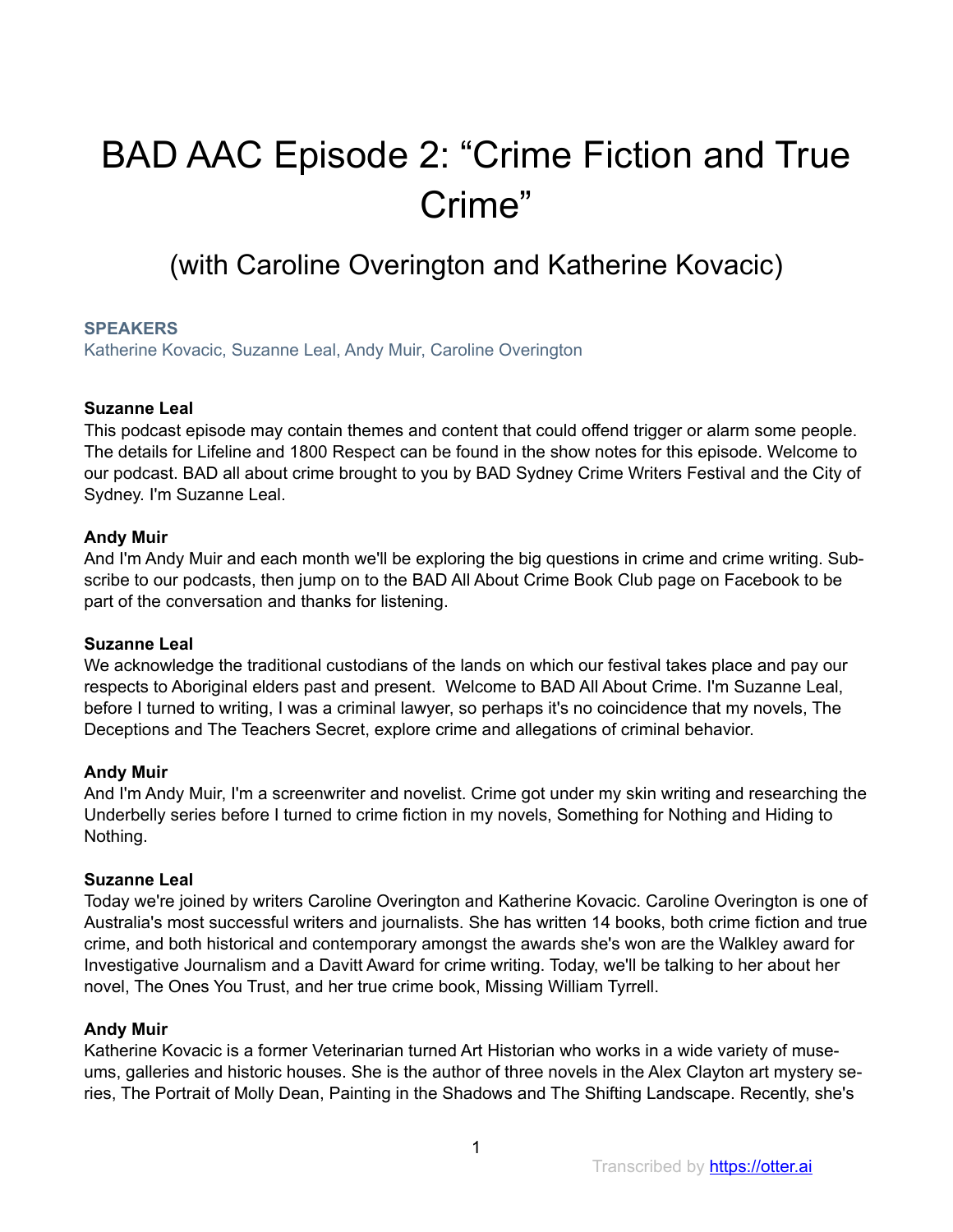turned to True Crime with the book The Schoolgirl Strangler, in which she investigates the murder of four young girls in Victoria in the 1930s.

# **Suzanne Leal**

Welcome to you both. Caroline, let's talk about your book Missing William Tyrrell. William Tyrrell, of course, is that little boy made famous by the fact that when he was three years old, he went missing, dressed in a Spider Man suit. Carolyn, how did you come to be the one reporting on the case?

# **Caroline Overington**

Well, you're quite right to say that I started out reporting it. That's true. I was working for the Australian newspaper and Williams story, perplexed me because how does a three year old boy disappear? I mean, I'm a parent and I know you're a parent and many of our listeners will be parents and we all know that children can go missing briefly, we know that. We know that we can be at the supermarket and they're in the aisle with you one minute, then you turn around and they're gone. Or you're on the beach and suddenly you look where they were building a sandcastle and and they're not there and you run around and you're frantic, and you start yelling, and you call for help, and people come and then you search around until you find them. And then that's the moment isn't it, you find them. And in this particular case, William had been running around a garden of a house that he was visiting. And then he was gone. And it wasn't one of those situations where people were able to say what had happened, there was no witnesses to say I saw a car there. Nobody said for example, I heard I heard a strange scream. There was absolutely nothing. It was like he had disappeared into thin air. And I thought to myself that well, firstly, that how does that happen? Because if that can happen to him, then it can happen to anyone, and to anyone's child. And I also thought, we can't stop looking because if somebody has taken him, and that seems to be what the police think, then that person is still in our community. He may still have William. William may it be alive? In which case we have no business stopping the search for him? And if he's not alive, if he's dead, is it still as important to find that?

Then that person is emboldened isn't he? I've been out to the scene where William disappeared from and I went with a criminal psychologist because I wanted to find out what kind of person might take William and she gave me a very chilling description of somebody who just happened to be in that street for some other reason. He didn't go there to take William because nobody knew that William would be there. He was just visiting. He didn't live there. He saw William playing around in the garden. And although he was there for another reason, maybe to go bushwhacking because it's a very bush area, maybe to to steal something from someone's backyard, maybe to collect scrap metal for sale. He was able to change gears in his mind in an instant and think I am going to take that child and then to do it, to bundle William into the car, to drive off without even squealing the wheels, without even making a sound no hurry at all. Well you're talking about somebody who has done it before, and therefore you're talking about somebody who will do it again.

# **Suzanne Leal**

And you're convinced that someone unknown has taken...

# **Caroline Overington**

No, I'm not convinced but if that is the story, if that is what happened, and none of us know, if that is the story, then we all need to be very wary of the community we live in, because that kind of thing is possible. If that isn't what happened, then we need to know the truth because we can't allow parents to go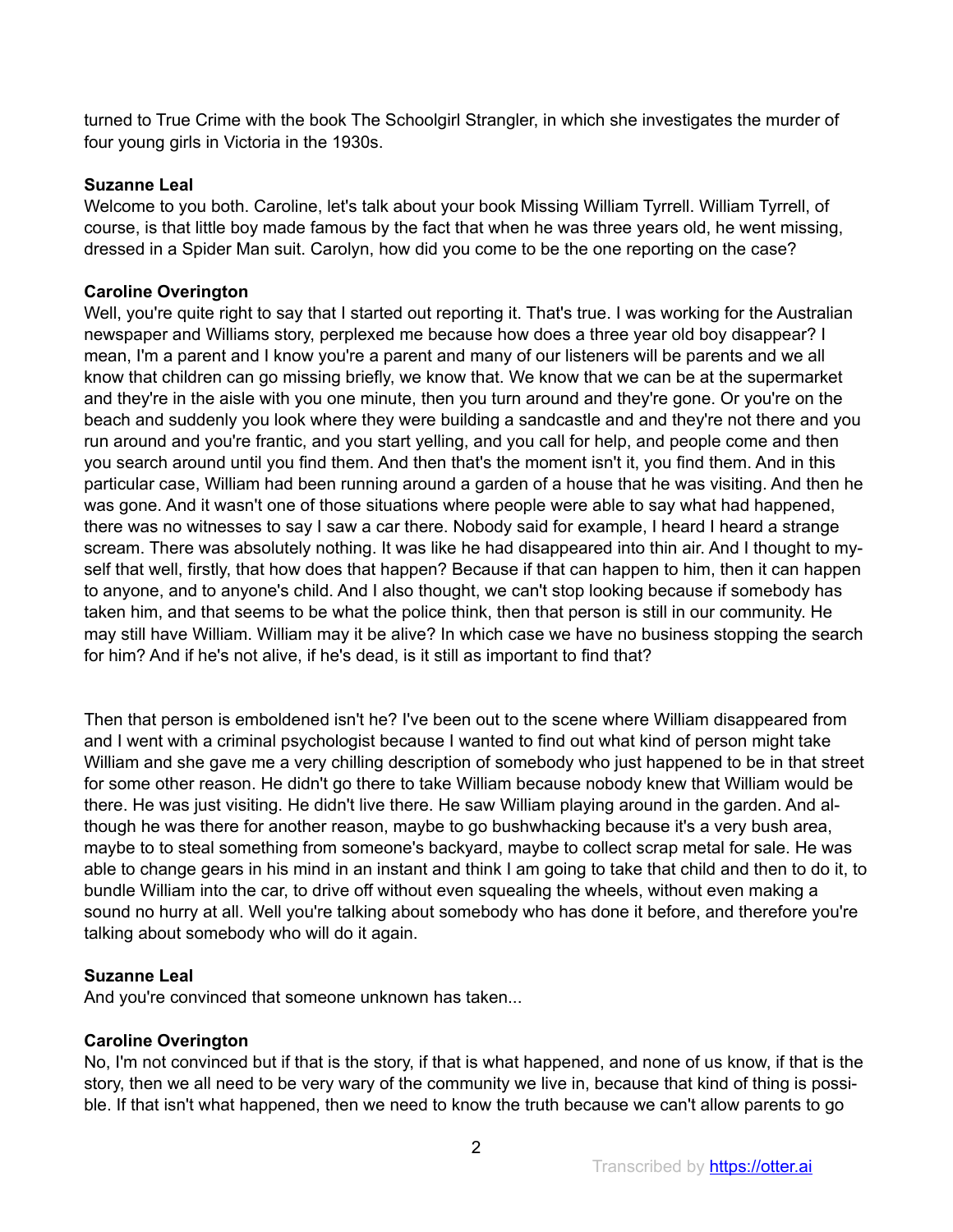around thinking a) that such things are possible, easy to pull off, not likely to be solved. And at some point, we'll stop looking for the perpetrator. That's a really dangerous message for Australian parents.

# **Suzanne Leal**

You've said we need to be mindful because there may be such a perpetrator in our society. Now the town we're talking about his Kendall. Why would that person be in Kendall? Do you have any views?

# **Caroline Overington**

You know, I think that's an excellent question because Kendall is a tiny town, the population at the time that William went missing was just to touch over 1000 people, which makes me even more furious in a way about why the crime was not solved. Because there are two mobile phone towers in Kendall, you should be able to download the data from all of those towers, and you should therefore be able to tell who was in the town. And if they have a good reason to be in the town, you should be able to, to rule them out of the crime and if somebody is there who shouldn't be there, then what were they doing? And what is their alibi? that kind of thing. There isn't very much CCTV in Kendall. There was a little bit at the Tandel Tennis Club. There's a little but it was, you know, the disappearance of William Tyrrell took place in at a time, just moments before the widespread use of CCTV at things like ATMs, supermarkets, bicycle helmets, motorcycle helmets, people now have dashboard cams. You know, the idea that there is no CCTV of William being taken or riding along in a car is to me so frustrating, but there were other clues that were perhaps missed. Kendall is described by many people who live there is a beautiful country town, they have a music festival and they have a community center. They have an op shop they have, you know, they're wonderful people who have lived there for a very long time but in the surrounding area, there are a lot of known pedophiles, there are a lot of known sex offenders, there are a lot. It's a community where there's a lot of ice, a lot of a lot of drug abuse. So we're not necessarily dealing like in a lot of small country towns that are on the surface are very beautiful, but there is sometimes an underbelly.

# **Suzanne Leal**

In these cases that make us frustrated, as you said, and make us worried about the answer. There is often a need to find a solution quickly. In this case, Bill Spedding was seen to be that solution. Can you tell me about how Bill Spedding came to be accused of this crime? And what happened?

# **Caroline Overington**

Yes, I can. So we now know that he was not involved in the disappearance of William Tyrrell what William Spedding or Bill Spedding, was a local white goods repairman and he had been to the house that William disappeared from a couple of days before to try to fix the washing machine. And then on the morning that when he went missing about an hour before he went missing, his foster mom called Bill Spedding and said, "Hey, the washing machine is still broken here, when are you gonna come and fix it?" And so police thought, Okay, well, let's take a look at Bill Spedding. I mean, he drives a van because he's a white good repairman. We know that he was in the street before so maybe he had come back to the street to fix the machine. That sounds like something that could be a lead and they chased that lead and they kept chasing it for years. They raided his house. They turned over a woodpile on his property. They did forensics on his car. They announced to the media really that he was a person of interest in the case and made people think this is the guy. Now that destroyed his life. It destroyed his life. He was no longer able to work in the community, nobody would have him come around to fix their fridge or their washing machine, you know? People abused him in the street, they abused his wife in the street, he lost the house that he was renting. He had some children living with him at the time that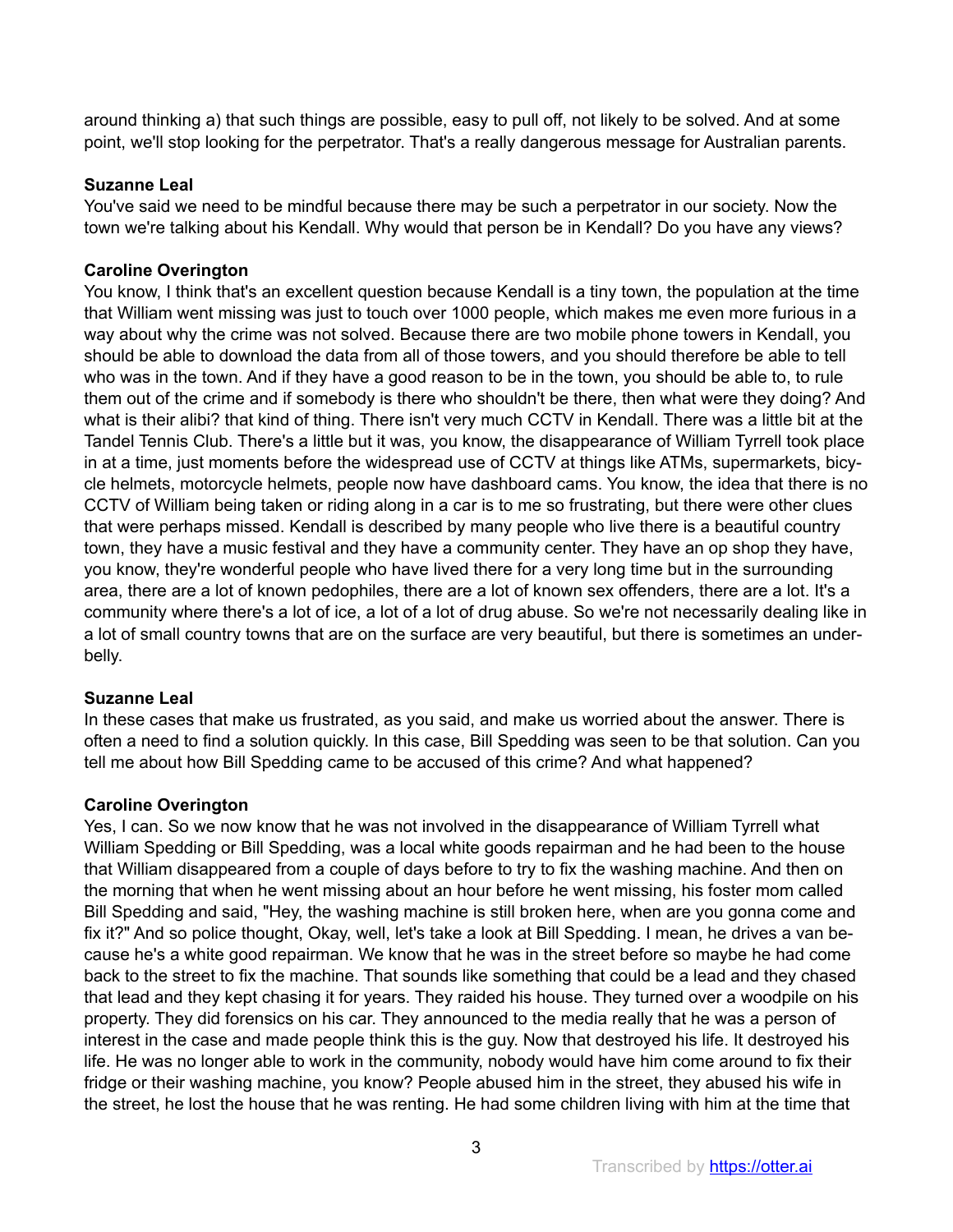he was taking care of and they were taken away. So the family was completely smashed. And I think in some ways, it's a good reminder that, of course police have to chase leads and this looked like a good one. A person who was visiting the street in a van maybe on the day, that looks like a lead that you would obviously follow. But you have to be very careful that you don't develop what's known as tunnel vision with a particular suspect and chase them because the real perpetrator is getting away.

# **Suzanne Leal**

And of course, it's now gone from a police investigation to coronial inquest. And my understanding is the coroner Harriet Graham is in charge of it. What's happening with that and has anybody come out?

# **Caroline Overington**

That's an ineresting question isn't it? because the coronial inquest many people, most people think the Coroner "Oh, okay, someone's dead" Yeah, that's how we think of the Coroner right? they run autopsies, they're in charge of investigations into corpses that kinds of thing. There is no evidence that William Tyrrell is dead. We have never seen a hair or a shoe or a scrap of that Spider Man suit anywhere. There is no evidence that he's dead. But the coroner can also look at missing persons cases and try to make a reasonable conclusion that he may well be dead. So for example, he's never been to the dentist, he's never used his passport, a passport has never been issued in his name. He's never been to a doctor, used a Medicare card, he's never been enrolled in any school. They have run pictures of him as he might look now at the age of not three, but four, five, six, seven. No, no child has ever been enrolled in an Australian school who looked like that. So it seems likely to me that that the coroner will, at the end of her inquiry, declare that William is likely dead and that enables several things to happen a death certificate to be issued, for example, a grave perhaps, you could establish perhaps a grave. But to my mind, the more important role is to try to establish what went wrong in the investigation? Why didn't we find him? Why didn't we find out what happened? How can we make sure that that doesn't happen again? And also, is it still possible to solve this crime? I mean, there are still people out there who know something and and sometimes their relationships with other people are breaking down. So is there somebody's wife knows something, somebody's girlfriend knows something? Maybe somebody's died and the widow is left carrying the secret and doesn't want to go to the grave with it on their own conscience? I don't think that the end of the coronial inquiry means that it's time to give up.

# **Suzanne Leal**

Does the end of the coronial inquest or the coronial inquiry? signal a time for you to be able to leave the case? Or is this a case that will follow you?

# **Caroline Overington**

Oh I will never ever give up wondering. Never. I will never give up wondering and I always want to know. And and I feel more importantly, that William wants us to know. William wants us to know. William is out there, I feel his presence very strongly and so do hundreds of people who are invested in this case, who never met him. I never got the chance to meet him, I've seen him running along in videos but I feel his presence around me all the time and 1000s of people do, because he waits for us to find him. A three year old boy does not belong in the ether, in nowhere, in some kind of limbo. He belongs with the people who loved him. He belongs with his families. He and and he calls for us to find an answer. It's not right to me that we simply say, William disappeared, we don't know what happened and that's the end of it. I mean, what if it was your child? And what if it was my child? What if it was anyone's child? We need an answer for ourselves, but also for William.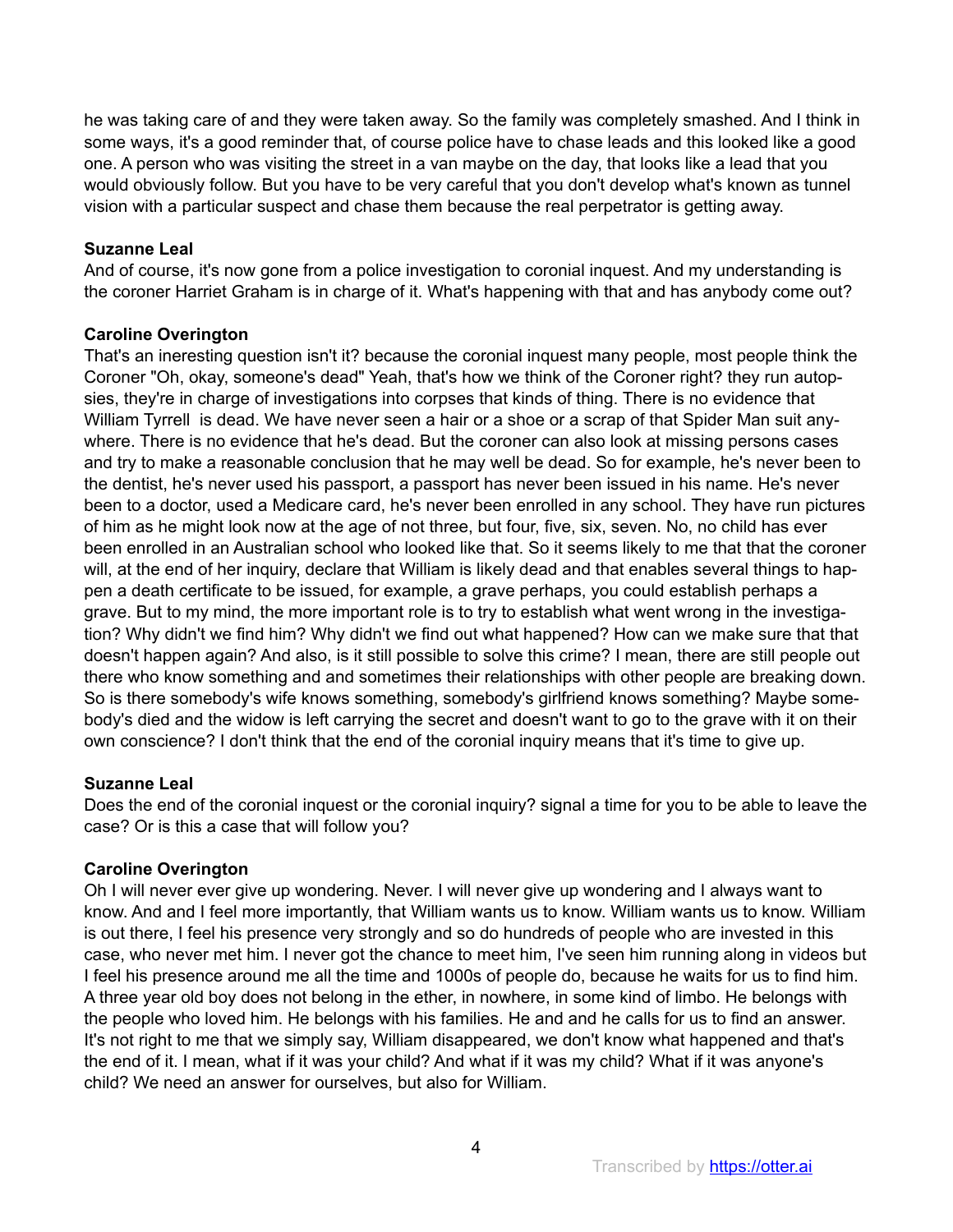That's a fascinating way to end this conversation about Missing William Tyrrell. Caroline also writes about a missing child in her novel, The Ones You Trust, and Andy will be talking to Caroline about this later but first, he's chatting with Katherine Kovacic about her novel, The Shifting Landscape...

# **Andy Muir**

Katherine, The Shifting Landscape, it's the third book in your crime fiction series featuring Alex Clayton and I'm, I'm a huge fan of this series. I really love Alex and John and Hogarth but for people who haven't encountered the series yet, how would you kind of introduce them to it?

# **Katherine Kovacic**

Alex is um, she's an art dealer but she's not sort of a South Yarra, or, you know, Woolahra pearls and black suit kind of art dealer. She's, she's sort of at the scraggy end of the, of the ah industry. So what Alex does is basically she lives by her wits, she has to trust her gut instincts and trust her eye for art and go out and find what's called "the sleepers", the stuff that's basically really good quality art, but for reasons including damage, dirt, fake signatures, those sorts of things, are masquerading as something cheap. So Alex buys stuff cheap, and hopes to sell it up the line and that's how she she makes a living. So those qualities of, of trusting your gut and trusting what your eyes seeing are actually really good qualities to have in a sleuth. So she's the key protagonist, but she is ably assisted by her best friend John Porter, who is an art conservator. And at her side, is but not always, is her dog Hogarth, who is an Irish Wolfhound. Large and slightly ferocious looking but really quite friendly, which is perhaps a way of describing Alex herself too. So of course, the art world, being what it is, has lots of grubby little corners, where lots of crime can take place. So everything from fakes and forgeries to murder and art heists. Because you've got to have a heist at some point when you're talking about art.

# **Andy Muir**

You certainly do. It's kind of like Antiques Roadshow, but with a bit of crime, isn't it?

# **Katherine Kovacic**

Wow! Now there's a great setting for a crime book, isn't it? There's so many potential suspects at one of those things and all those people who you know, potentially got the family heirloom there, and who knows who could be lurking in that crowd.

# **Andy Muir**

That's right. That's right. Which is kind of a nice little introduction to this story because it does center around a painting, a long lost painting, or an unknown painting talk to us about that one.

# **Katherine Kovacic**

So in Alex's latest adventure, the shifting landscape, she travels to the Western District of Victoria, to value a collection for the McMillan family, and they're an old squattercratic family, you know, several generations of pastoralists. And they've just had stuff hanging on the walls for generations, you know, things that were collected at the height of the wool boom, and through the 50s and it's always been there, so they, they just think of it as the decoration on the walls, they don't really know what it's worth, but now they want to find out. So she and Hogarth head out there to have a look and they find a few few valuable things. But one painting in particular, that speaks to the history of the family, and also the history of the Indigenous people dispossessed from that land. And she calls john out to join her to give his opinion on some conservation issues but before he can arrive, the patriarch of the family dies under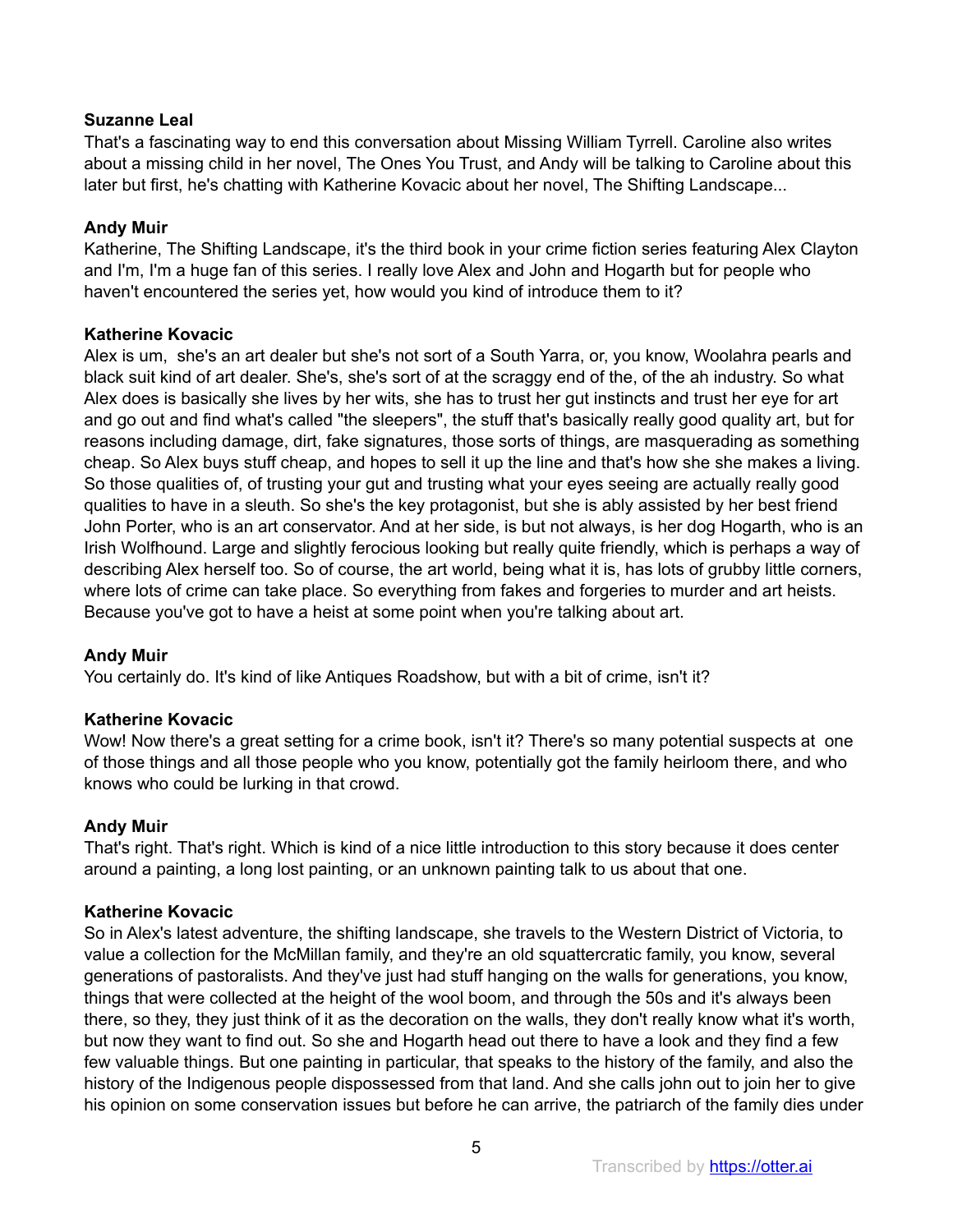mysterious circumstances. And then that painting goes missing and Alex and john are about to leave and get back to Melbourne and basically leave this very dysfunctional family to their own devices. But then a toddler goes missing, the youngest member of the family, and Alex's dog also disappears. So they join searches, scouring the countryside and Alex knows that the answer to the mystery is somehow involved with the landscape but it's a matter of whether she can unravel all that before someone else dies.

# **Andy Muir**

It's really interesting, because that landscape, that sort of Western District of Victoria, it's it is a bit of a hotbed for issues around colonialism. And this painting that's been found, it's by Von Guerard, who some people may or may not know, but very famous, kind of colonial painter of sort of bucolic scenes of Victoria and the very early days of Victoria and that, but in this painting, he has some I ndigenous people, which sort of challenges some of the ideas that are held around that sort of period of Australia's history. Can you go into that at all?

# **Katherine Kovacic**

Yeah, well, Von Guerard, he did travel through the Western District, and he painted, I guess we'd call them perhaps a way to describe them is house portraits, So house paintings, pictures of these, these squattercratic empires with you know, the house stuck in the vast landscape, speaking to the power of the owner or that land effectively. And he, while he was sympathetic to the Indigenous people, he didn't tend to include them in those sorts of paintings. Other artists did like Robert Downey, he has several paintings that include Indigenous people with the the white settlers effectively, but always painted in a way that sort of incorporated them into that that Western society. A very patriarchal sort of, "look how generous we've been allowing you to remain on the land" So in creating this painting, which is completely fictitious for the story, this this is just speaks to the dispossession. So in this painting, there is an Indigenous family, a group of people in the foreground, some of them looking towards the viewer, and some of them looking back at the land and the house that that is now on their country. And so it's a it's a comment by the artists because in effect, he would have been painting for a patron, for the owner of the house, but he's put in this this comment about what what this really means that this house is in this landscape now.

# **Andy Muir**

So did you kind of find yourself having to do a lot of research around these these issues for the book or was it something that you're already well versed in?

# **Katherine Kovacic**

No, I particularly wanted to research that for the Western District because as you said, that is a particular hotbed there were some some very violent conflicts there and the Indigenous people were, were persecuted quite mercilessly through that landscape. And they have an incredibly old and ancient aquaculture system there which was was part of what interested me there. So and this was put on the the UNESCO World Heritage List in 2019. And this this series of channels and weirs at Budgebin was carved by the Indigenous people out of the the larval landscape, the lava flow and effectively it's it's a system for trapping, growing and breeding the local eels and it's over 6000 years old. So it's literally the oldest existing aquaculture system in the world and there are also dwellings or the ruins of dwellings associated with it. So it speaks to the permanence of the indigenous people in that landscape and shows how invested they were in that countryside. And so for, you know, people who have been not just pushed off that, but but you're persecuted, killed, slaughtered in many instances. And yet this heritage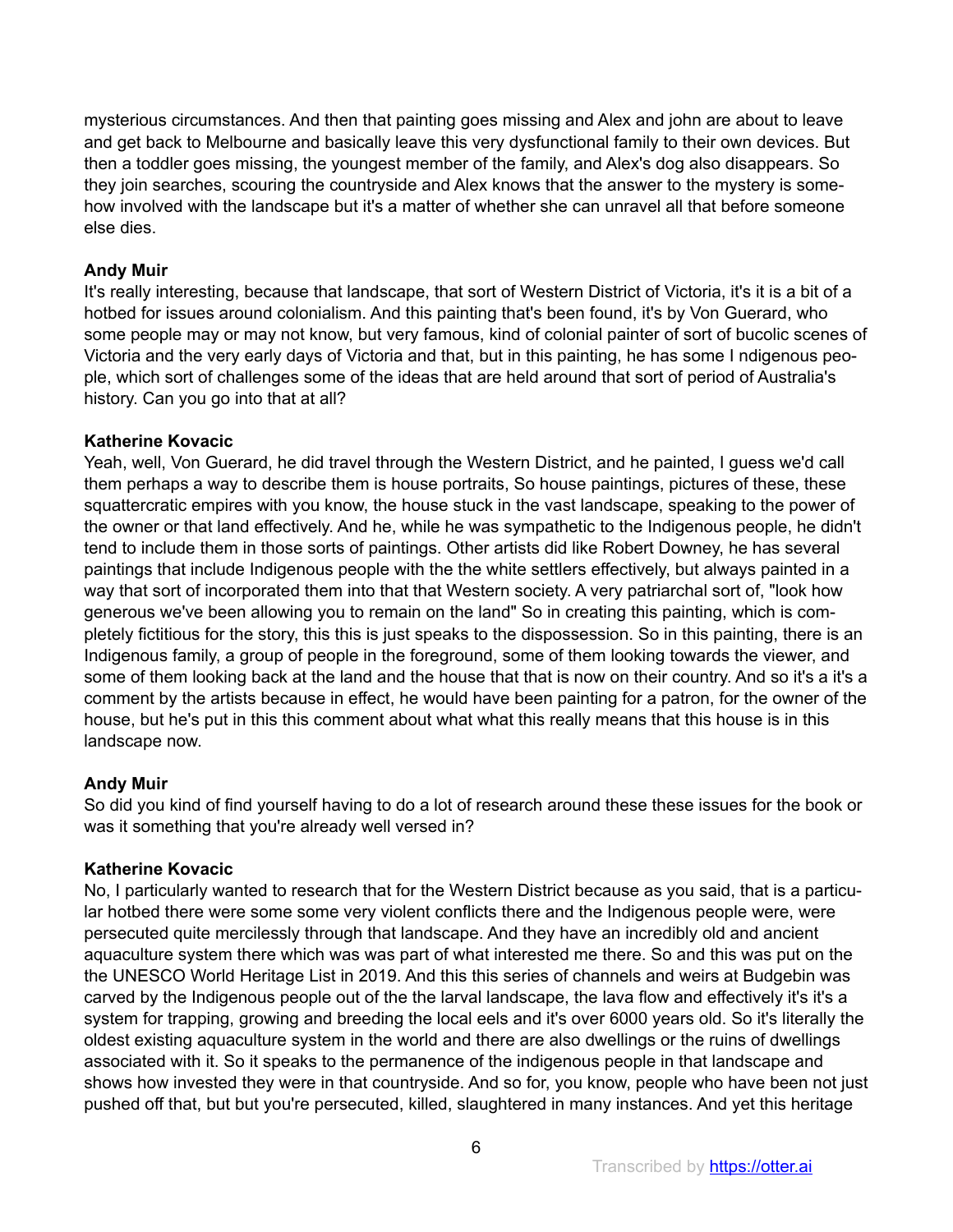is still there and I think it speaks to this concept that we have with, you know, who, who owns this land and who belongs there. And these are issues that sort of come up, you know, generally in crime fiction thing, you know, there's something about possession or who's going to inherit, but we don't look at this sort of this larger continuum of inheritance and and who belongs there.

# **Andy Muir**

Yeah you almost kind of, you're sort of starting a conversation about decolonization in some ways, which is kind of a big topic to put into a crime fiction work.

# **Katherine Kovacic**

It's um, that is, that is not my story to tell but it is definitely an idea that I wanted to, I wanted to introduce because I think it's, it's something that we need to be considering. and I felt I couldn't set a story in that country, in that part of Australia, without considering those issues, because they're, they're central to that landscape.

# **Andy Muir**

Very much so. And so was there anything in particular that you found most difficult or challenging about about this, this work.

# **Katherine Kovacic**

I think will particularly for me the,, obviously, the research around this. Speaking to Indigenous people about what it feels like to be on country, and separated from that country, so that was something that that, obviously, I wanted to explore and make sure that I dealt with appropriately. And so I had people looking at my work for that. The art was easy for me. So obviously, as an art dealer, Alex always had to have some sort of arty reason to go where she's going and Von Guerard made the Western District the perfect fit. And also that that idea of family dynasties set really well in that part of the countryside. But traveling, so I like to, I like to know my locations, so this was all obviously pre COVID, so, um, lots of trips to that area, just to just to basically walk and be in that that landscape myself and to, to get a feel for what it feels like to be there. And all those little details, you know, what, what the air smells like and what you can hear if you're on a quiet country road, because it's never completely silent. So all those little bits that sort of make up the, I was going to say the canvas but that would be an art book pun. So for the background of the story, I find sort of getting into that country is really important for me.

# **Andy Muir**

Yeah, that's right and that's a really important thing about crime fiction as well, where the landscape is a character all of its own. And that's kind of across many works.

# **Katherine Kovacic**

Yeah. And I certainly felt that for for that area of the Western District, because it has that the volcanic landscape. So I think that, that sort of, to me, is really interesting, because that means, you know, vugs, and caves and holes, but just also that, that potential that they're hidden, what's hidden beneath the surface layer, it's just it's another sort of element to that sort of whole crime thing, isn't it? that, that there's the potential for violence beneath the surface.

# **Andy Muir**

Well, that actually might be a nice little segue into into Caroline's book as well, because The Ones You Trust, this is, this is Caroline's ninth novel. It's about a another missing child, the daughter of the much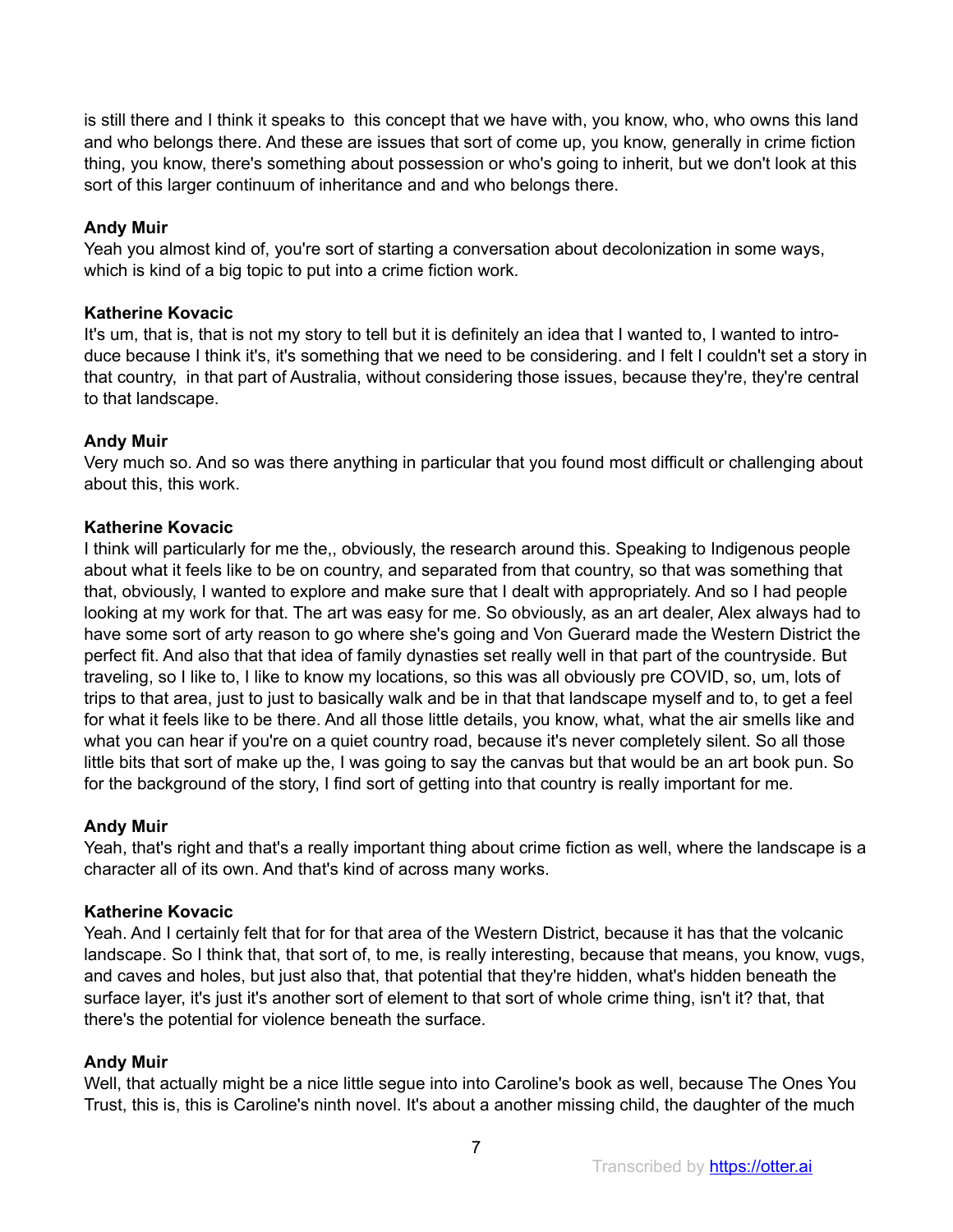loved breakfast, host - television breakfast host, so we're thinking, you know, Sunrise and all those things - Emma Cardwell. And so this book really is about underlying tensions as well isn't it?

# **Caroline Overington**

Well that's so interesting, because actually, the ones you trust was written before I wrote about William Tyrrell. So I must have had in mind somehow the idea of a missing child, even before I knew that I was going to write about William, which was really interesting, now that you've pointed it out. What I thought with, The Ones You Trust, is actually what is more usual and more common when a child goes missing, which is it is almost always somebody known to the family. In fact, they say that the random snatching of a child off the street is a once in a generation crime. They're not mucking around when they say that, you get one every 10 or 20 years, a child might be taken out of the bedroom window, or taken off a street corner. It almost never happens, which is why police don't assume that that's what's happened. And so what happened in Williams case, of course, was when he went missing from the front yard, they assumed "well, he's visiting here, he's probably lost, let's go and search in the bush, look in the drains, look in the dams, look around the cemetery where he might have run, maybe he chased a butterfly" because it doesn't cross their mind that it could be a random snatch. And that's exactly right in, The Ones You Trust. Of course, the first thing the police do when they turn up at the childcare center, and the little girl is not there. And so they immediately assume well, somebody else must have picked her up. Now hopefully that's an accident. Hopefully that's really rushed parents who are like "No I said you were going to get her, no weren't you going to get her? No I was going to get her, oh my goodness, ee've left her there!" Which is kind of how the book opens, both parents come home, and they realize no one's picked her up and so they think "Uh oh, better go and get her" And when they get to the childcare center, it's all locked up, the police come to open the door, they assume they'll find her asleep among the soft toys, or in a cot or something, but she's not there. Now, the first assumption that police will make if neither of the parents have her, it'll be someone known to them. Almost always 98% / 99% of the time. In fact, the Criminal Investigation Bureau in the United States has done a study on this on exactly where you find a child that has gone missing. And in somewhere between 95% and 98% of cases, somebody who knows the child is responsible, usually the closest adult, so either the mother or the father, depending on who was in charge at the time. And when you're looking for the body of a missing child, in something like 85% of cases, it's within 1000 meters of the last place they were seen. They don't get taken very far, they tend to get hidden in attics, roof spaces, boots of cars, almost always in an area, you could throw a rock, you'd find them, which is really interesting. When a child goes missing, you almost always know A) who it was, and B) where you're going to find them. And so what I wanted to do in this particular novel was create a situation where the reader can examine all of the suspects. Is the mother telling the truth? Is the father telling the truth? Is the nanny telling the truth? Are the other siblings telling the truth? What about other people who have babysat in the past? What about other mothers from the childcare center? It did seem like there were a lot of different possibilities.

# **Andy Muir**

Yeah, it's it and it just kind of resonated so much with um with the William Tyrrell case, it's sort of, it really was just tapping into the sort of same almost Zeitgeist and the opening, you know, we often talk about Crime Books, you know, the opening is what grabs us, and I'm not a parent, but, The Ones You Trust, I thought, this is terrifying, this kind of idea of going to pick up your child, or your child is just not there and no one knows. It's not like they're under your care. They're under someone elses care.

# **Caroline Overington**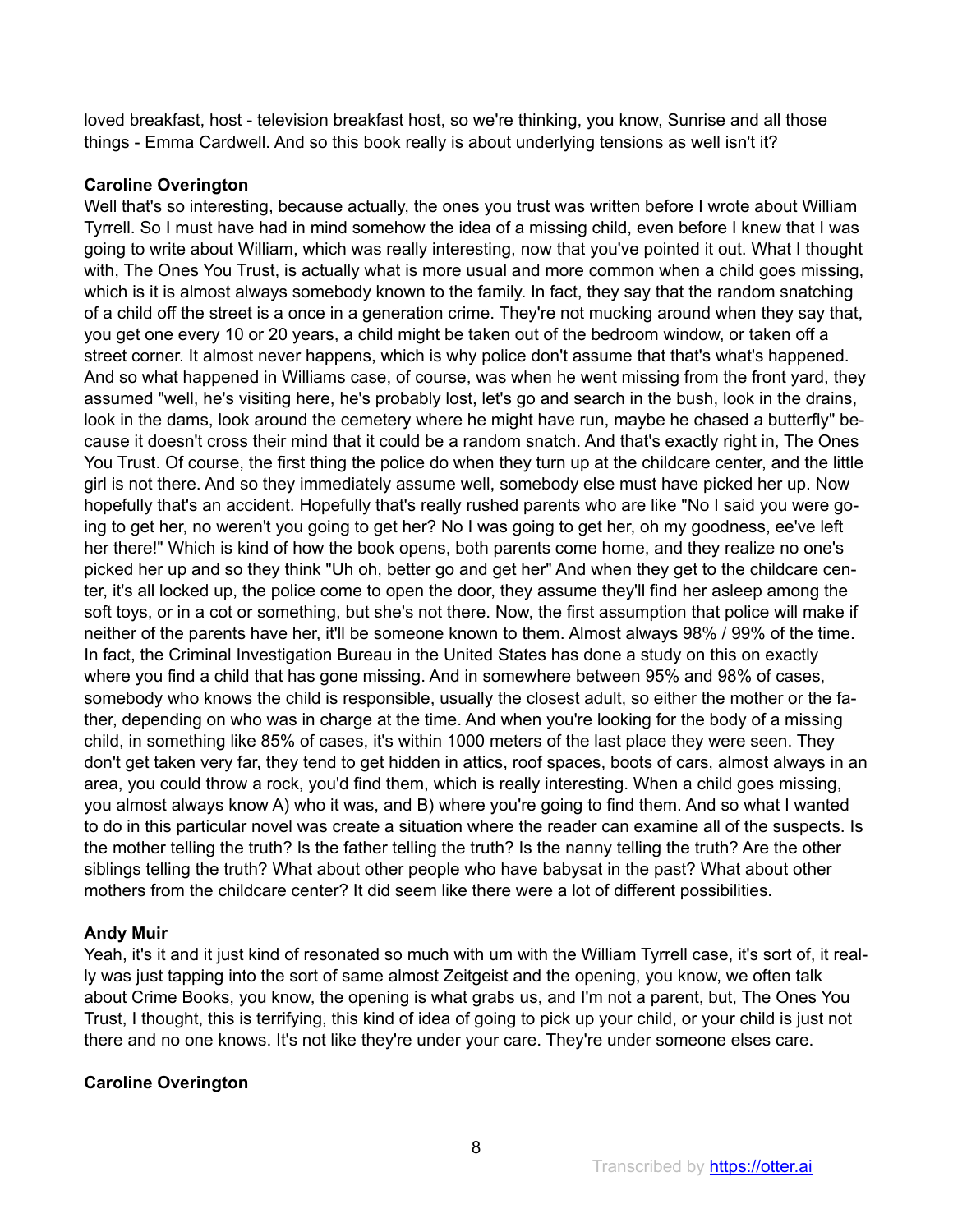In some ways, I think that's why both Katherine, who we've we've been hearing from and myself have crossed that, that divide between fiction and nonfiction, because very often, things that happen in real life can become a fictional story. Yeah but also sometimes the true crime is just as interesting in some ways more so, and I know Katherine, you've written both, and I've written both because they both feel so real. I mean, this, this particular story, how many times have you read in the news about a child going missing from a childcare center? it happens way more often than we think. because the staff they're underpaid, everybody's rushed mum's rushing home to get home from work, Dad's not often in charge of the pickup, but sometimes might be in which case, he's more likely to forget. Childcare centers have got so many kids and not enough staff, and they get locked up without people properly checking children can be very quiet when they want to be. So it to me it read like the kind of situation that not only could happen, but in fact often happens.

# **Andy Muir**

No, definitely it felt very, very real. And so because you have written true crime, and you've written fiction, one of the challenges with life is that it doesn't actually follow a plot. So how do you kind of, do you find? Which one do you prefer?

# **Caroline Overington**

I don't know that I have a preference but I think you're right. Sometimes because I work as a journalist as well, sometimes I come across a story in real life and I think to myself, "if I wrote that, if I put that in a book, the editor would say, Oh, come on, Caroline, that that can't possibly happen" Sometimes I'm astounded by the details in real life crime. And so often the problem is with when you're writing fiction is to make it exciting enough, you know, make it exciting enough. One thing I've never really liked doing in fiction is kind of the grisly side, you know. There are some Australian writers who are really excellent at writing scenes, when which people are killed, often violently, in which corpses are uncovered. I mean, one of my favorite writers is Karen Slaughter and in the opening of her new book, a girl is jogging along a bush path, and somebody comes and lands a hammer in the back of her head all the way up to the, to the handle. And and she writes it in a way that you can you can read it without needing to reach for a bucket but I'm not very good at that, at that grisly side of thing. So in some ways, reporting is easier because you you do sanitize for the viewer, in fiction not you're not supposed to but I don't find it easy to do.

# **Andy Muir**

What about plotting, though?

# **Caroline Overington**

Well, the plotting is interesting. Sometimes you have the answer before you get to the end. Sometimes I write a book and I think I know how this is going to end. I just have to figure out how I'm going to get there. And of course, when you're writing non-fiction, you know the answer, but not in all its details. I mean writing William Tyrrell was really difficult because I'm thinking to myself, I don't know what happened. I don't know. I think. I have a theory. I know other people are very strong in their theories. There are some people who would you know put a gun to their head and they would tell you what they think happened but how do you write a book without telling the reader what happened? Letting the reader draw their own conclusions about a case that isn't solved?

# **Suzanne Leal**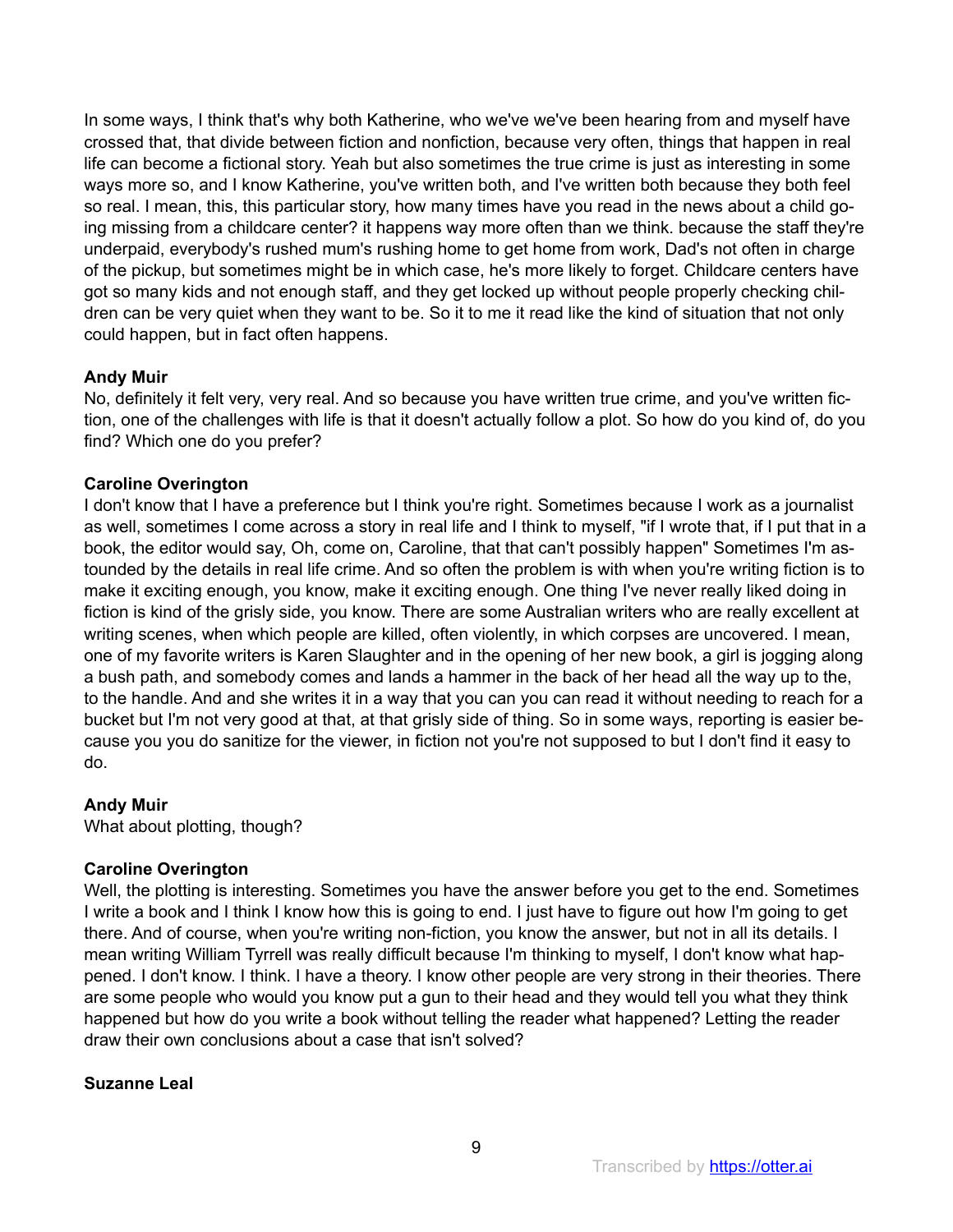Of course, Katherine, that's not the case in, The School Girl Strangler, because you knew what happened. Before we talk more about the book itself can you give a little bit of a backdrop as to what interested you in this case, enough to write a whole book about it?

# **Katherine Kovacic**

Sure. I first came across this case several years ago, when I was actually doing research for the first Alex Clayton, which has part of it sitting in 1930s Melbourne, and it's based on an unsolved true crime. And I was looking at crime in general in Melbourne, in that period and policing in Melbourne in that period, which is probably a book of it, into and of itself. And I came across these crimes and it was a series of murders and I think what intrigued me most, Caroline was just saying, you know that most children that disappear, aren't taken by a stranger and yet here in 1930s, Melbourne, we had four little girls aged six to 16, who all disappeared, and were all taken by this one person. And, of course, police did exactly what Caroline said they would do, they, they had, they didn't know they were dealing with a serial killer, they didn't really have a concept of serial killers in 1930s. That term was decades away from from coming into practice and so they looked at families, they looked at acquaintances, they looked at the boy next door, all those really obvious sort of suspects because they really, they really were way out of their depth. And they couldn't, couldn't really conceive of how to approach this case. So the police interested me, the girls themselves interested me, and it was their names that really sort of stuck in my head, because of course, when I first saw that case, I was doing something completely different. And I just kind of followed it away. And it wasn't until several years later, that I realized I still had not only the names, but their dates of death, and their ages, and all these little details sitting in my head. And I thought, well, I have to look at this a bit more and see, see what I can do with it. And the more I looked at it, the more I found about these, you know, the the way the police that really bungled the investigation. And I think the really interesting thing for this, for me, was the way this person operated the way he could make these girls basically vanish from from really public places. And of course, there was no CCTV or anything like that. But he literally managed to abduct one of these little girls on public transport over about a 10 kilometer distance and there were really no decent witnesses to speak of, and, and that, that really intrigued me. This, this person that was behind this and then how the police ultimately came to capturing him.

# **Suzanne Leal**

You've spoken a lot about the perpetrator who we don't, and we don't find out about who that perpetrator is until the second half of the book. There's many things that are successful about this really compelling book. One of them is the voice you give to the victims. Recently in the media, there's been a lot of criticism of the dead girl who doesn't speak or the victim that doesn't speak. And in this book, you've really given a life to these four girls, whose lives were all very short. Can you introduce us to Mina Griffiths?

# **Katherine Kovacic**

Sure, Mina Griffiths was was the first victim and she came from a large family. She was 12 years old at the time, and she'd gone to the park on a Saturday afternoon and November Saturday afternoon with some of his siblings, three younger sisters to play. And this was something that they do quite regularly, the park was the 10 minute walk away and that was that was a safe world then. So 10 minutes from home, four the siblings together playing with some other children and then a stranger approached Mina at one point and asked her if she would go a message, to run a message for him and she refused. And he asked again, and by this stage her sisters had come up and Joyce, the next oldest who was there asked if she could go to and the stranger said no two can't go. And for some reason Mina agreed to do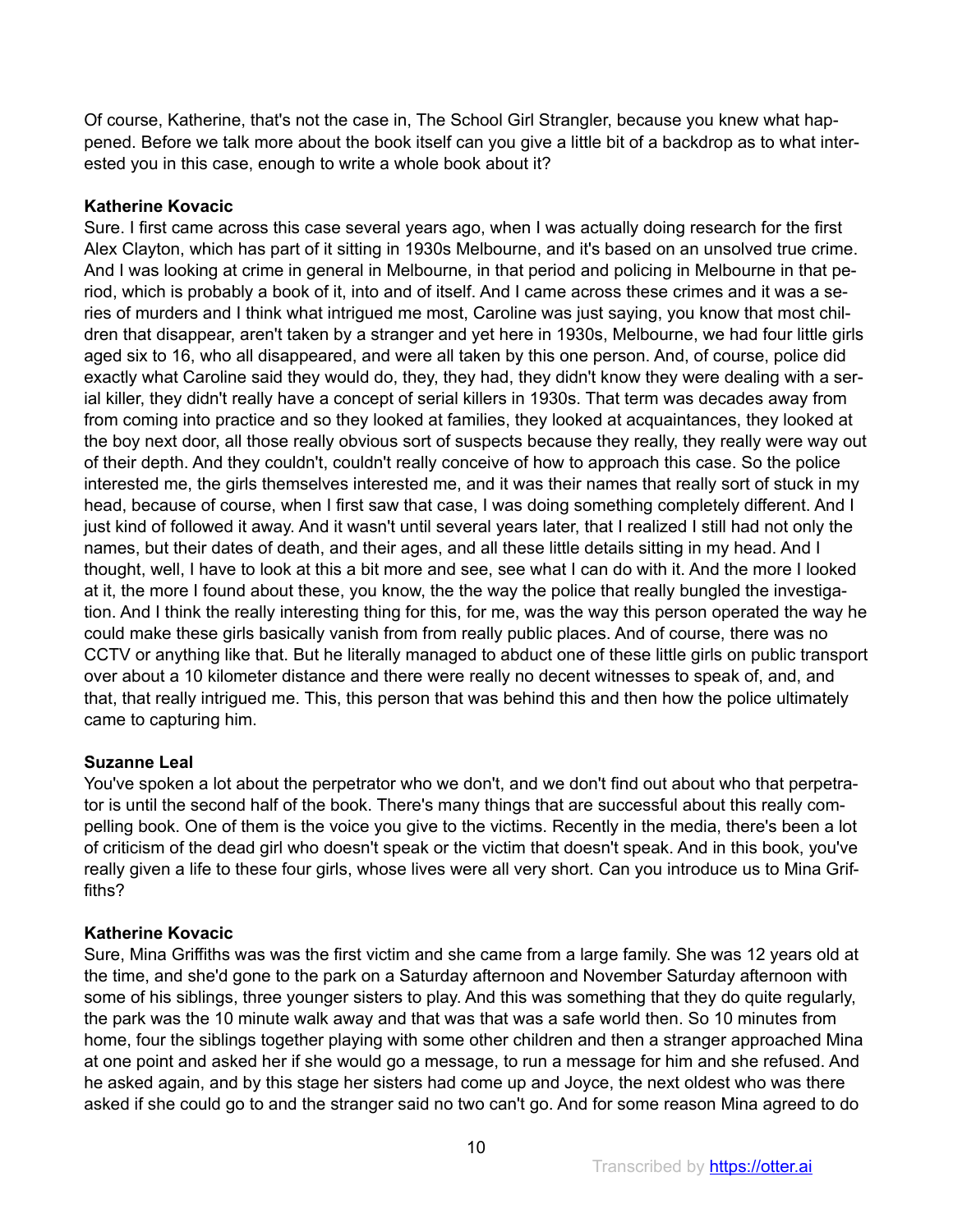this errand and and I think that, again, probably speaks to society at the time that clearly this was a reasonably presentable adult and if an adult asked you to do something, generally as a child that was what you did, so she walked off with this man with her siblings also following along and and they walk from Faulkner park in South Yarra through down to Commercial road. So this is just sort of through the through the back streets, Commercial road's a fairly major road and at that point, the stranger gave each of Mina's sisters a penny each to go into the shop and buy some lollies, which they did. When they came out Mina and the stranger had disappeared, and that was really, while there were some sort of uncorroborated sightings of her along the way, that was really the last time she was seen alive. And her body was found the next day in an abandoned house nearly 10 kilometers away from where she vanished. I think one of the really interesting things about about Mina is the fact that Joyce, the second youngest sister was asked to give a description of this stranger and description she gave was really something out of childhood nightmares and proved to be quite inaccurate, but the police released it at the time and it speaks to the man who walks with a limp and who has sores and scars over his face and one black eye and blackened teeth, and teeth missing and a greasy hat and just this real sort of nightmare image and and this poor little girl, Joyce - we're talking about Mina, but I have to talk about Joyce too, because the trauma for her of being there and that happening to her sister - and then to be questioned by police because they, you know, they didn't sort of have the protections that we had for children in those sorts of situations these days. So she was questioned by police. She was ultimately asked to look at a lineup of men to say was one of these man that that took your sister away? But Joyce's description of this, this nightmare figure that that took her sister away. And yet of course, when police released this description, you would expect no one would have seen this man with a with a small girl in a green coat. And yet several witnesses did come forward. Of course, the description subsequently proved to be quite inaccurate. But that's that's really a much bigger part of the story.

# **Suzanne Leal**

You've spoken about the horror of this young girl going missing in 1930s, at a time where rightly or wrongly, it was seen that society was safe for children. And obviously, there was a desire as in the case of missing of William Tyrrell to have this case solved. Sometimes, the haste in wanting to have a case solved leads to injustice. And we've seen that in the case of William Tyrell with Bill Spedding, there's another William who has a large role in your book called William McMahon.

# **Katherine Kovacic**

Robert McMahon?

# **Suzanne Leal**

Tell me about Robert McMahon

# **Katherine Kovacic**

Robert McMahon, he, he was the suspect. So police did, obviously they looked at the family. The family had been out you know, all night once they'd realize that that Mina was missing. You know, she hadn't come home when she was supposed to, Joyce told her father about this errand. They waited a little bit longer, because sometimes, you know, she met friends in the park, she played a bit later, when that didn't happen, the family was out scouring the streets and they notified the police and they were phoning hospitals. Nothing. But when police started to cast a wider net, when Mina's body was found, and they were looking for their perpetrator, they came up with Robert McMahon, and there were suggestions that they'd been given a tip by an ex-con. But Robert McMahon had only recently been released from prison two weeks before Mina disappeared and he had been locked out for an assault on a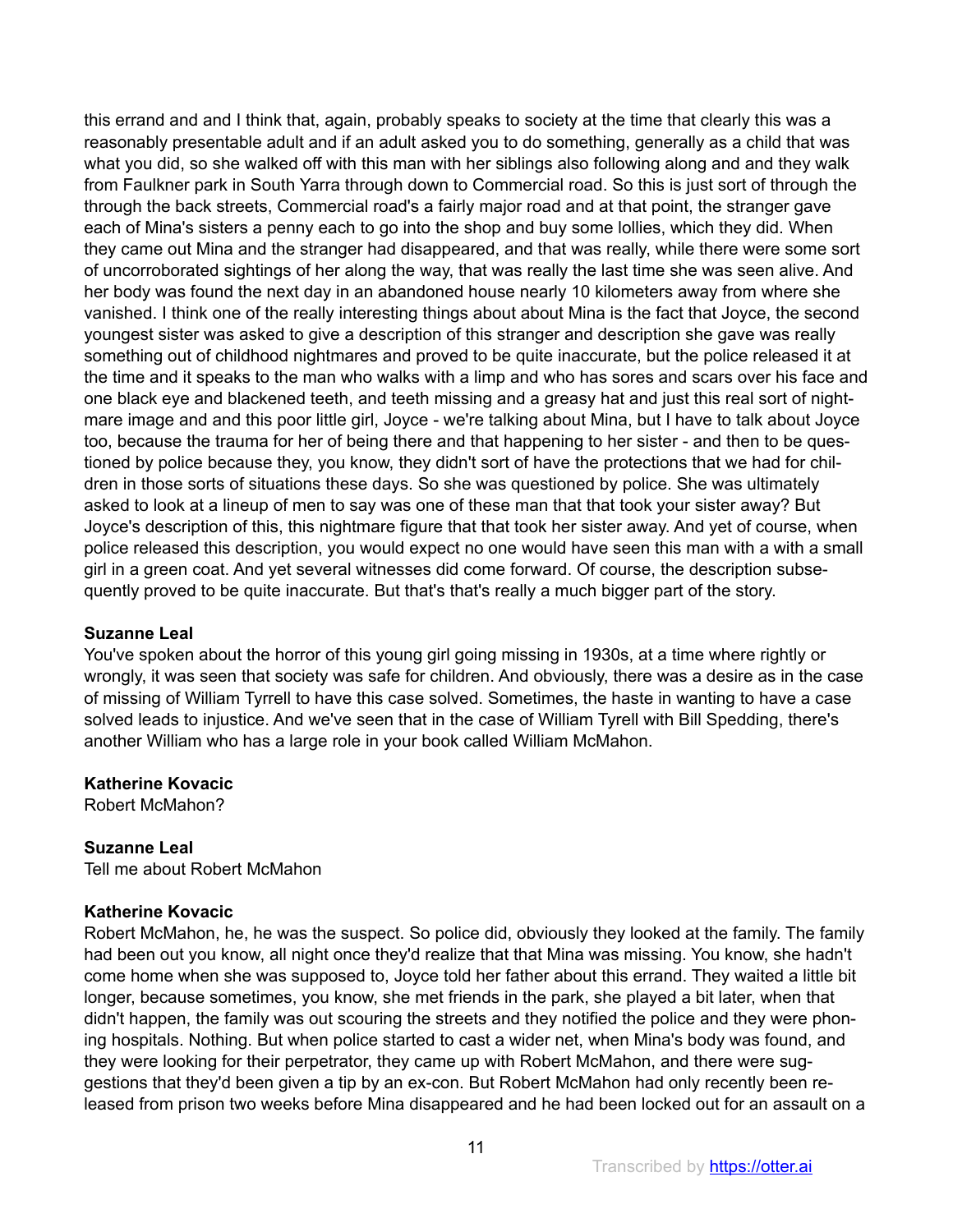young girl, which I should say that he had always denied being responsible for but he just spent seven years in jail for that and he'd only just gotten out. So this was one of the things that police had done once they'd eliminated that immediate family and social circle. They started looking at potential perpetrators and so they looked at who was on their sex offenders list who was on their list for attacking women and children, and who had recently been released from prison. And they came up with the name Robert McMahon. Now, McMahon had actually left Melbourne within several days of being his release from prison, and he'd gone up into New South Wales up to Linton. And he had actually been there at the time that the crime was committed but initially, he didn't realize how much trouble he was in. When police first came looking for him, they put out a description to other police stations and let them know that they were looking for this man and he was arrested in Linton and held on a serious charge like camping in the wrong place or, you know, trapping on someone's property and Melbourne detectives rushed up and questioned him and brought him back to Melbourne and they put him in a lineup and asked some of these witnesses who said that they'd seen Mina with a man and also Joyce, the younger sister and they said Is this the man you saw? And every single witness said no. Police released Robert McMahon, and he returned to New South Wales he advised them that he would be going to stay with his family, his brother's family in Sydney. And so two weeks later, the police came and arrested him again and they brought him back to Melbourne and this time when they put him in front of the witnesses, all of them except for one man, said that that he was the person that they had seen with Mina. So Robert McMahon was charged with her murder and he conducted his own defense. He did ask for a lawyer, but the lawyer in question had just gone away for Christmas holidays and didn't get the letter. And Robert Mann was adamant that he had been in New South Wales and he gave the police a very detailed description of his movements. People he had seen, although he didn't have correct names, because he hadn't realized he'd need an alibi. But he said, You know, I was here, I did this, I spoke to this person. We had a conversation about that. There was an auction in progress. There was a you know, the Salvation Army was there, I rode in a truck with these young men. I rode with an insurance agent. The police some made a few phone calls and said, well we can't seem to speak to anyone who can say that they've seen you. The police actually made a bit of a pantomime out of it to mid questioning him, there'd be a knock on the door, and a sergeant would stick his head in and say, you know, call for your detective and the detective would step outside and have a very loud conversation about "Aha, I see what's that his alibi is completely fallen apart, right?" And then come back in and start the questioning again. Robert McMahon maintained his innocence. In the courtroom, he was allowed to question Joyce, this man who supposedly had abducted and murdered her sister was allowed to sit directly in front of her and and asked her, you know, "am I the man you saw?" and Joyce said "Yes" And he said, "but last time you said I wasn't." And she said, "Well, last time you had to beard and this time you don't and now I'm sure." Robert McMahon was charged and it looked like he was going to basically be hanged for the crime but then because the case had had such wide coverage, it was an Australia wide thing, some of those people up in Linton actually saw Robert McMahon's photographs in the paper and one of them went to a local lawyer and said, "I saw him I spoke to him he was here." And and the local lawyer actually also thought that he had seen this man and so he wrote an urgent letter to police ministers and the government of Victoria and said, "we've seen him he was here, his alibi's true." And it was really only through the diligence of the public prosecutor who was, you know, turned out to be a good guy, and said, we need to investigate this case a bit more, that McMahon's alibi was finally explored. And the prosecutor and McMahon and several detectives actually went up to Linton. And all these people, it's great line of at least a dozen people were brought out and told their stories one by one about I saw him here, I drove him there. And Robert McMahon broke down in tears. He'd been vindicated. And they were forced to drop all charges against him and they gave him a ticket, train ticket to get back to Sydney for his trouble.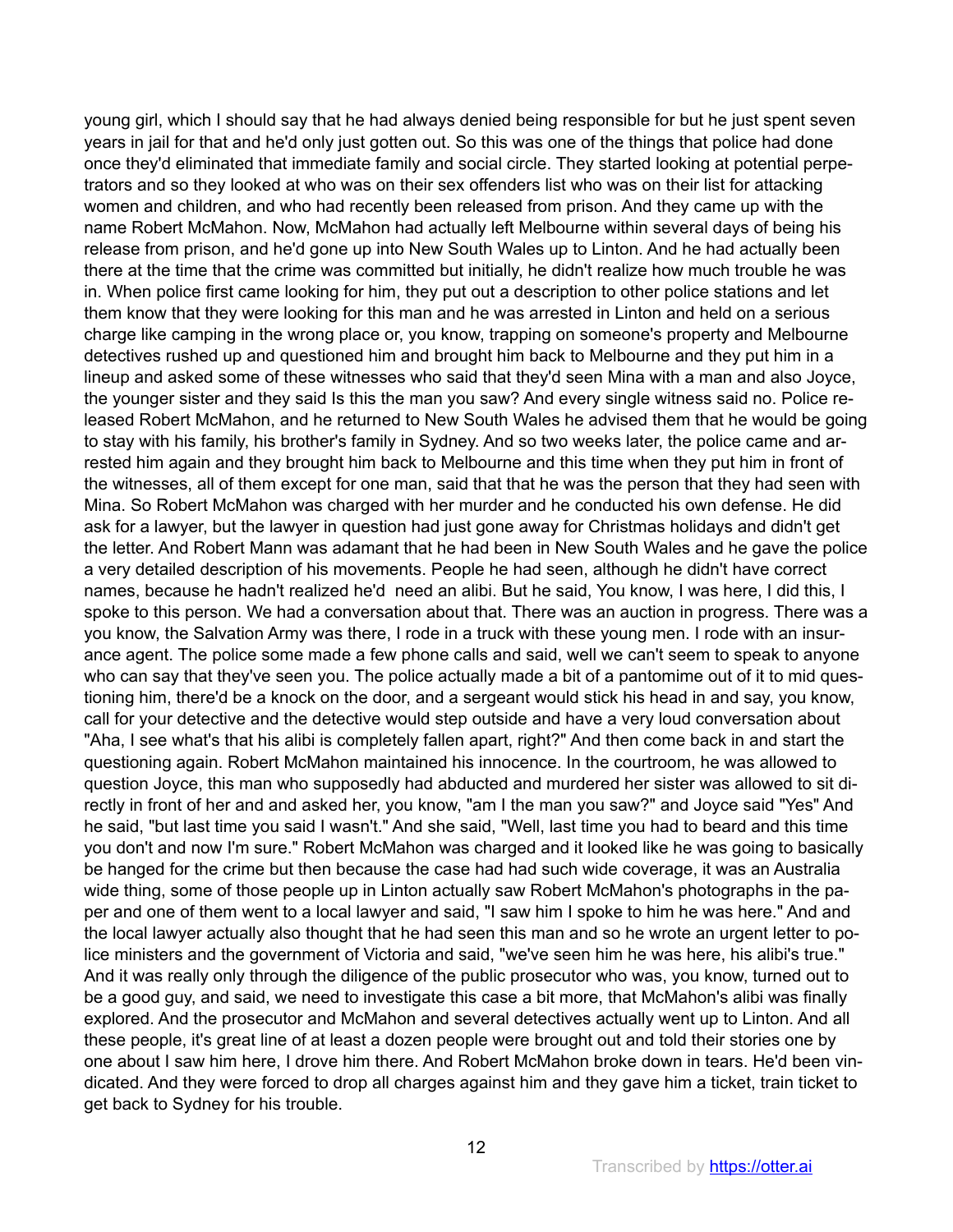And of course, it's back to basics for the investigation and meanwhile, more girls are being targeted. The book you've written, Katherine is so easy to read. It reads not like a novel, but it reads in a way that makes you not want to leave it alone and not rest until you're finished it. But I'm imagining that the research involves material that wasn't quite so easy to read, and didn't have quite so linear a attraction, what, what sort of research did you do? And how hard was it to muscle all that research into a book that is so accessible?

# **Katherine Kovacic**

I um, I spent a lot of time in the public records office and it's interesting because sometimes it's an, it's an absolute goldmine, and everything just you know, falls into line. And sometimes you just can't find the information you want, you know, particularly with older files, things get muddled together, you know, cases that crossover and particularly this, the perpetrator had several alibis earlier on before he got to, before he got to murdering and was just, you know, on other crimes, so there was mixes in the files there. And some of the really old material, you know, hadn't, was just in boxes so you had to sort of wade through various other cases to hopefully find what you needed. But some of these files hadn't been opened, you know, there were looking looking at Robert McMahon's criminal history, things that were were knotted up and you know. I needed to get public record stuff to cut the knots for me and everything was everything was quite quite jumbled even in the main files because, of course, once police realized they were dealing with one killer and multiple murders, bits and pieces have kind of ended up everywhere, as they were sort of bringing these cases together. So it for me, I like to have research done before I really start writing even if it's just sort of having skimmed through things. So I had lots of digital files and mounds of paper everywhere by the time I'd sort of got to that stage, but I could see that see where the threads went through the case. And I always knew that I wanted to write this book with, with the girls with the victims as the focus. So that really, I already had that structure there and it was, it was teasing apart the elements of their cases, but then also going to other sources to find those other bits. So local historians, school historians, archives, Interstate, even births, deaths and marriages overseas to sort of track down some of those family histories and, and all those little bits and pieces that, that go to make up the story of those families and those girls all started to come into it as well. And of course, for me, tracing some of the descendants too. Big families in some cases, so it's never possible to get to everybody. But it was interesting, then to find how much the stories had been hidden away in these families. So, in one case, a you know, a memory and the story very closely protected and guarded, and rightly so, in another case, a family that, that all they knew was that they'd had an aunt who died when she was a young girl and didn't know until they were adults themselves, you know, well into sort of the, the 1970s that she had been murdered, and really knowing very little about the story itself. Even finding a descendant of one of the men who was falsely accused of one of these crimes and, and finding out the the wider impacts that it had had on on his life going forward, because he was only 18 at the time of that case. So finding the way to pull those threads together and keep the story moving but at the same time, not, over not overwhelm readers with with that mound of paper that I was sort of facing in public records and in my own study, because they were all those little extra bits and particularly once you get down to sort of the the legal side of things, arguments backwards and forwards and conversation that needed to, to be there to some extent, but perhaps not when you get right down to the nitpicking thing. So, so giving you that story without giving you the overwhelming detail that really, I think loses the girls in that, just that, that sort of mound of of legalese and paper.

# **Suzanne Leal**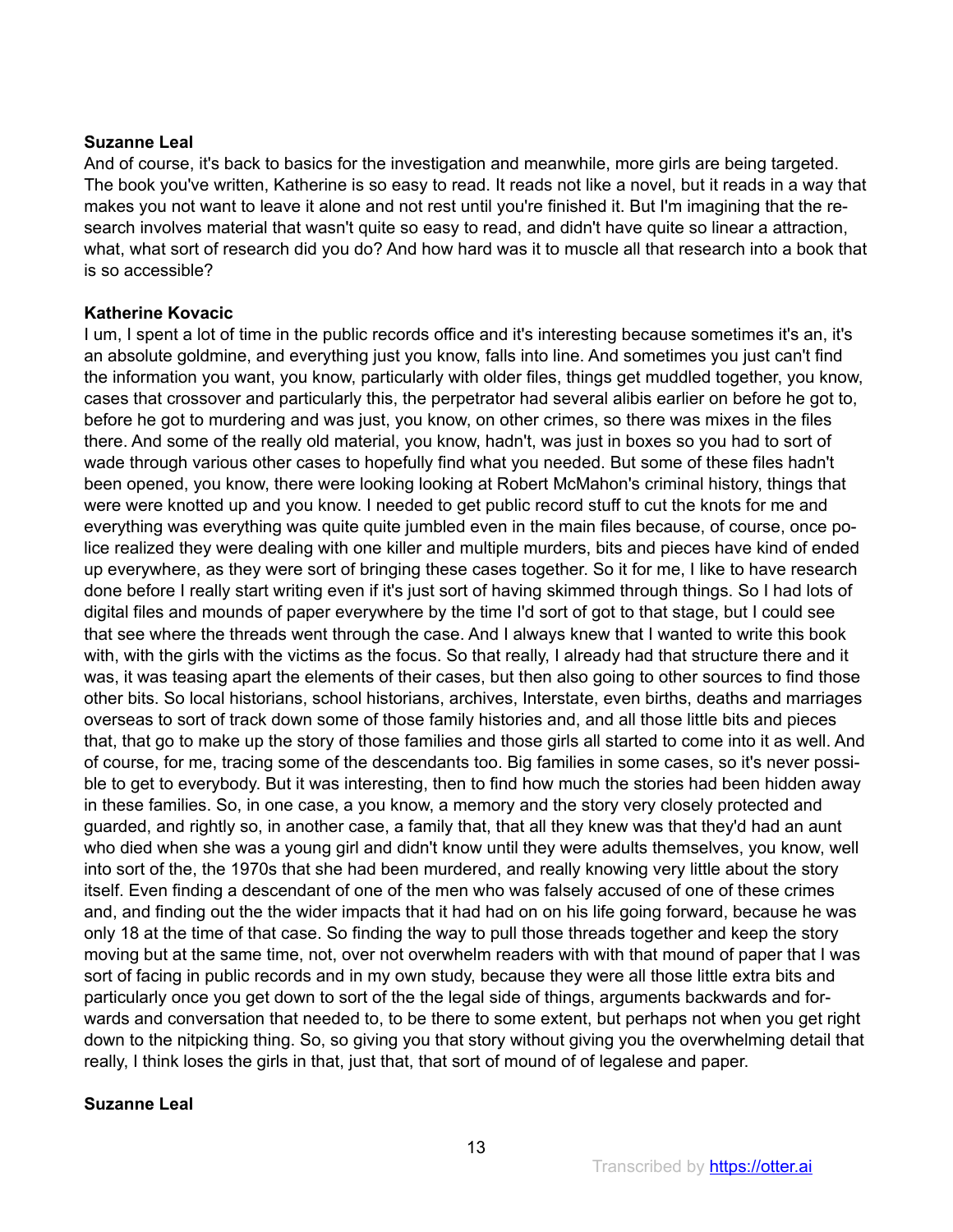Thanks, Katherine. So Caroline, what Katherine said, is important in writing a book like this, is to tell the story without being lost in the amount of paperwork, did that strike a chord?

# **Caroline Overington**

Absolutely. I absolutely know exactly what she means. I spend some time in the public records office here in New South Wales. I know, Katherine, I think is talking about Victoria and my understanding is that Victoria is really well organized and New South Wales, honestly, you can go out there and just as Catherine just described it, you open the files, and it's not like everything is just there waiting for you to discover it. It's a complete shambles. Everything is upside down and the wrong way around. And you can't find what you're looking for and you have too much of the other thing that you that you need. And this was particularly true when I was writing Last Woman Hanged, which was about a woman who was was hanged for a crime of murder, the files but dated back to the 1900s. They were meticulous record keepers, they really were you have to admire them but it isn't like you go there and then you just find all of the material and slot it into your book. Not at all. Not at all.

# **Andy Muir**

And there's always those wonderful sort of serendipitous discoveries that are really exciting, where you kind of find you know, someone's signature or you know, something that you completely weren't expecting to find, but suddenly it makes it just so much

# **Caroline Overington**

Yes and you have to be careful to remember what belongs in your book and what is just delightful, because so for example, the the hangman at the time or the coroner at the time who declared that, that some of Louisa Collins's victims had been murdered, went a little nutty after she was hanged, because that was often the case you send someone to the gallows, it doesn't not affect you, of course, it affects you. And he died and he left a widow and she was left without support and so she wrote a letter to the governor saying this case really affected my husband, he's now dead, I have no way of supporting myself...Really delightful to find that and to and to get lodged in your brain, the idea that the people who are involved in a hanging are, are impacted by the hanging too. But does it belong in the book because if you do every single one of those tiny little things that you find, you do need to keep the reader, well you need to keep your, your story moving for the reader and that's a nice little alleyway that perhaps you're not going to be able to go down.

# **Andy Muir**

That's right, that actually raises a really interesting point as well, like do we do either of you sort of have to decompress after you've been dealing with this material for a long time? Is there some sort of way that you can, you know, put this aside because you are both sort of investigating some really horrific material.

# **Katherine Kovacic**

I certainly had days in public records where I had to just put, put the files back on the shelf and say I'm coming back tomorrow because it's just, you've reached that point where you really just need to go out and walk in fresh air and just think about something else for a while. It's um, you can't not think about it because I think when when you're in the middle of a story like that, the girls, the victims are always with you. So you're trying to tell their story but yes, you need to sort of put aside the detail and put put that clinical hat on, I think. In many ways, sometimes it sort of reminds me of practicing veterinary medicine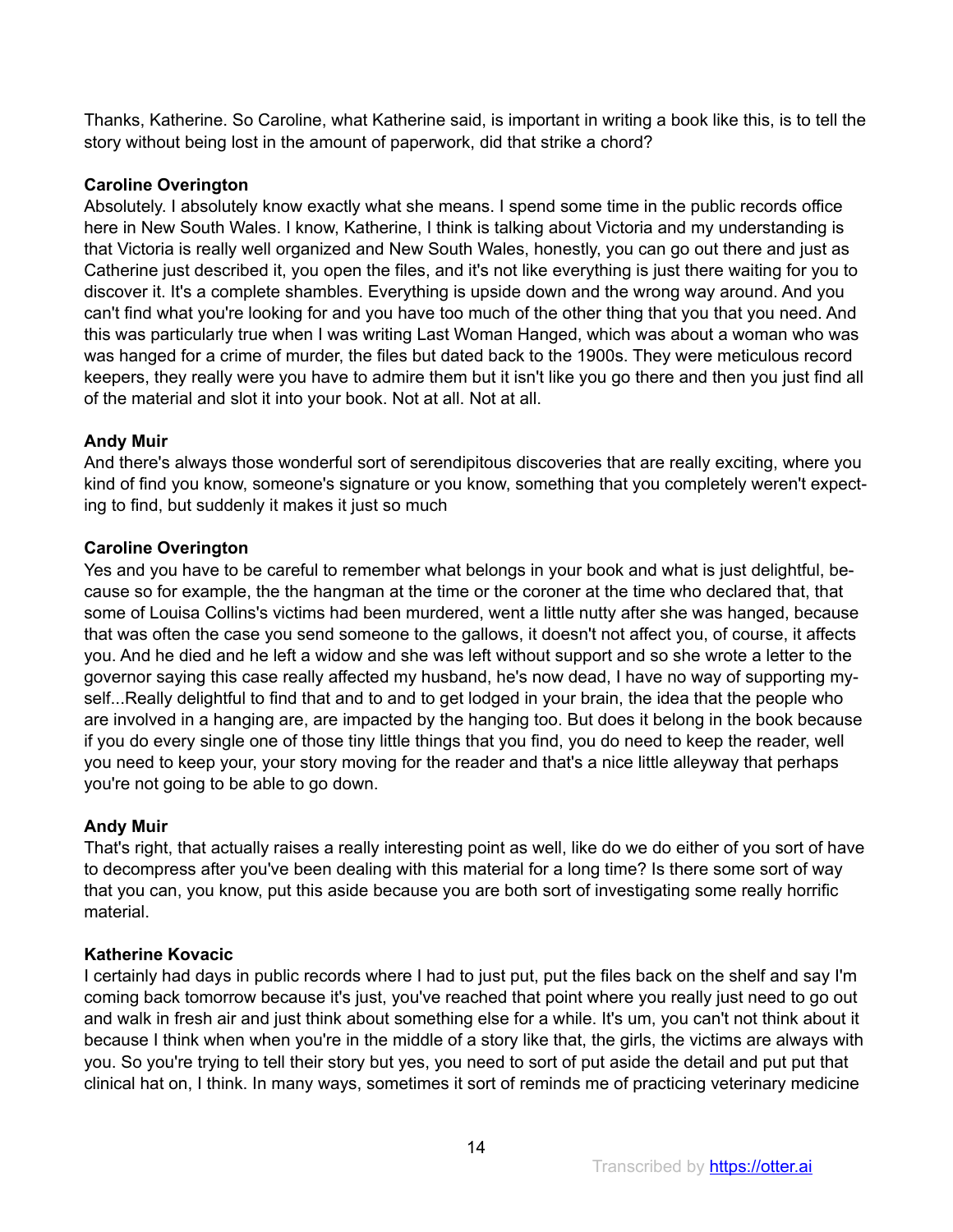or medicine that you have to be able to put that, that sort of divide in place and just deal with the material in front of you and then later on you can you can analyze your own feelings and thoughts about it.

# **Caroline Overington**

 I thought what Suzanne said before was very astute. The idea that we've had too much media over the past two centuries, in particular about women who are silent, who are voiceless, we don't often think about the victims, and in this case, their children, but they are often women. And that is true in sexual assault as well, not just in the case of murder. And I think what Katherine's done with this book is amazing, because you really do get the idea that these were for children, this is not just a great story to be told. This is not just a thrilling crime story for people to enjoy it is that, but they they were real, they were, they were girls who were full of potential and ripe with possibility who had lives and dreams and, and they were cut short. And that and that is true of William too. And, and I felt that very strongly when I was investigating Louise's hanging because she too had children and towards the very end, the two smallest of them were taken to the governor's mansion to play for their mother's life and and he wouldn't come out to see them. And I had it lodged in my brain an image of two little, little kids in their button up shoes and going to those big forboding set of gates and and knocking and not being allowed access and not being allowed to say, you know, don't, don't do this commute this sentence just leave her alive for us. In particular, because all of the evidence was circumstantial, and the case had not, in my view been proved. So I agree with Katherine and also with with what Suzanne said that yes, that you're very alive to the fact that you are dealing with real people, and they deserve our respect.

# **Suzanne Leal**

What's interesting, in each of your books, at least Missing William Tyrrell, and The Schoolgirl Strangler, is they're almost mirror images in that one is about a case that was solved and solved to everyone's satisfaction, and one is about an ongoing case that's not solved. So my question first to you, Katherine, is, would you have written this book had the case has not been solved?

# **Katherine Kovacic**

That's a really interesting question. I think, because of the policing aspects as well, I think it was a story that that was, should have been told, I think, again, the girls, it's not just about recognizing the girls, because I think, you know, they, there has to be a bigger reason to write the story. And I think looking at the policing aspect of that makes it a story that's worth telling, because it was, it was only after I think 1938 that police in Victoria actually started to get proper detective training. Until then, it was just a case of You rose through the ranks from uniform. And when you got to a certain point, that was the next promotion and a way you went. And it seemed to be very much a case of you know, perhaps knocking on a few doors, maybe knocking the occasional heads together. And that was you know, you, there was no real reason for these guys to be promoted, except that that was where they got to in their careers. And I think that was a really interesting element. And watching how that policing changed after that, and watching how the police changed during the course of this investigation. I think, at the third murder, you can see almost, I think, perhaps it's fair to say the fear in the police the way they suddenly amp up what they're doing, when they realize that this person is back again, and is still killing. So I think in many ways, it would have been a story worth telling, even if they hadn't stumbled on the answer in the end. And I think, again, just for those girls to to have their their names remembered and to have their lives short, though they were, remembered because as Caroline said, these were real girls with potential and they're they have families and they have descendants now who still feel that loss. And and that's that's a story worth knowing.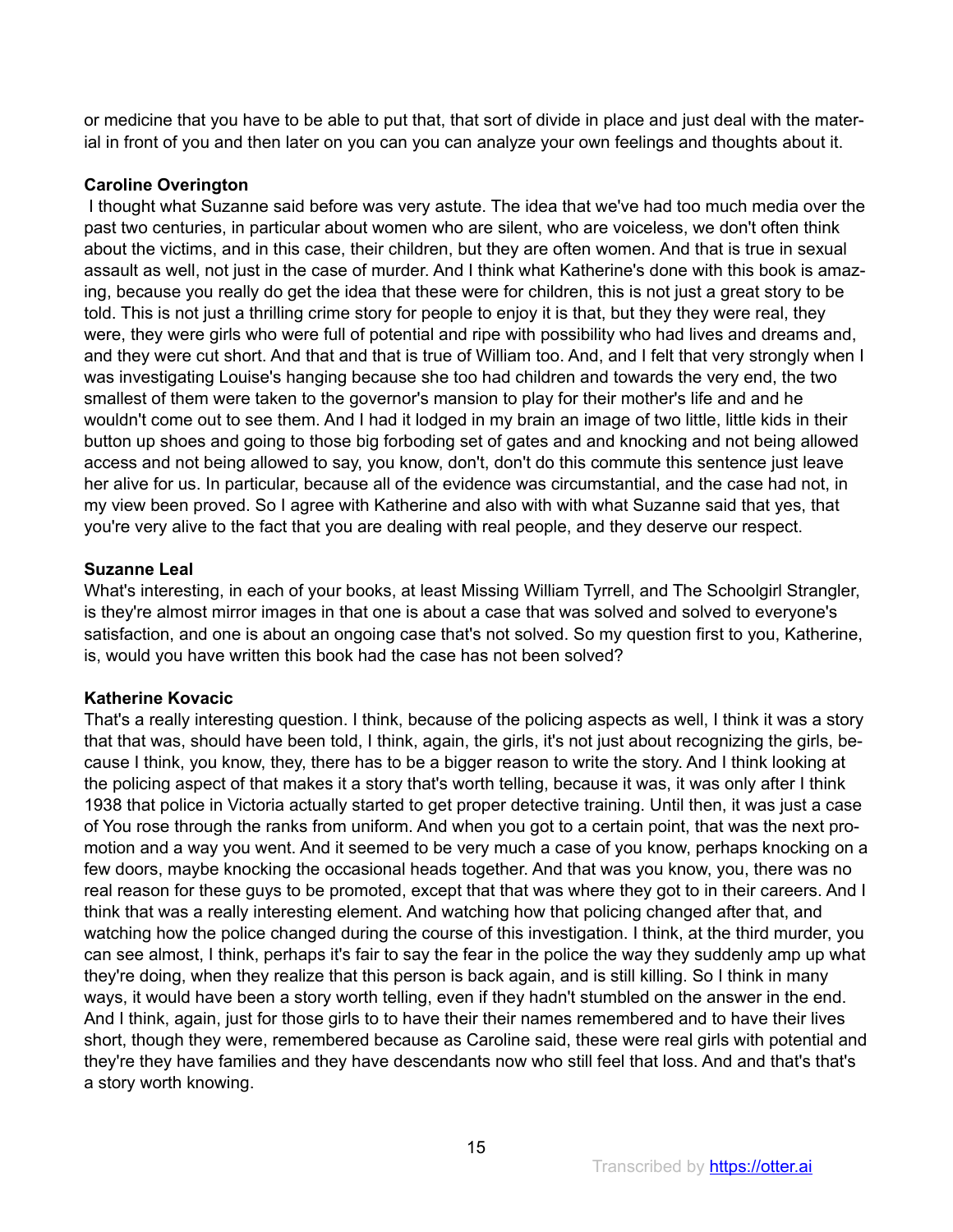And Caroline, for me, it seems that the momentum for your book, Missing William Tyrrell, really is that momentum of the child who is to be found but has not yet to be found. So my question is, had this case been solved before you came to write it? Would you still written this book?

# **Caroline Overington**

You know, I don't know the answer to that question. I really don't. It's a such a good question because I wrote the book because I believe the case can be solved. And not only that, I believe the case will be solved. It just it to my mind. The university is tilted slightly in the wrong direction when something like this happens, and we don't find the answer. I feel like everything is slightly off kilter. And and that's and that's not good for the world. It needs to write itself. And so I believe that if we don't find out what happened to William, then William will make himself known to us in the same way, as happened with Azaria Chamberlain. Do you remember many years later, the matinee jacket just turned up? She made herself known to us. And in the case of Jaden leschi, in Victoria, too, he was missing and then his body floated to the surface of the dam. He had been put into a plastic bag way to down and buried and he, he floated himself to the surface of the dam. So I believe that William will make himself known to us that the crime will be solved and the importance of the book was to say, here is what we know. This is the evidence uncorrupted by mistakes made early on, not to lay blame, I was never interested in saying, well, the police muck this up, or they should have done this differently. If only we done this or that was simply to say, here is the evidence, let's look at it again because he definitely waits for us, he definitely waits to be found, and the crime is solvable.

# **Suzanne Leal**

That's a very sobering and interesting note to end on. Can I thank our guests, Caroline Ovington, and Catherine Kovacevich, for your time, for your energy and for your works. Thank you very much. And thanks, of course to Andy.

# **Katherine Kovacic**

Thank you.

# **Caroline Overington**

Thank you.

# **Andy Muir**

Thanks for listening. We hope you've enjoyed this episode of The all about crime podcast from BAD Sydney Crime Writer's Festival.

# **Suzanne Leal**

If you'd like to be part of the crime conversation, head over to Facebook, and join our BAD All About Crime book club.

# **Andy Muir**

For more information about the podcast, the festival and our other events, subscribe to our website, www.badsydney.com. You can also follow us on Instagram.